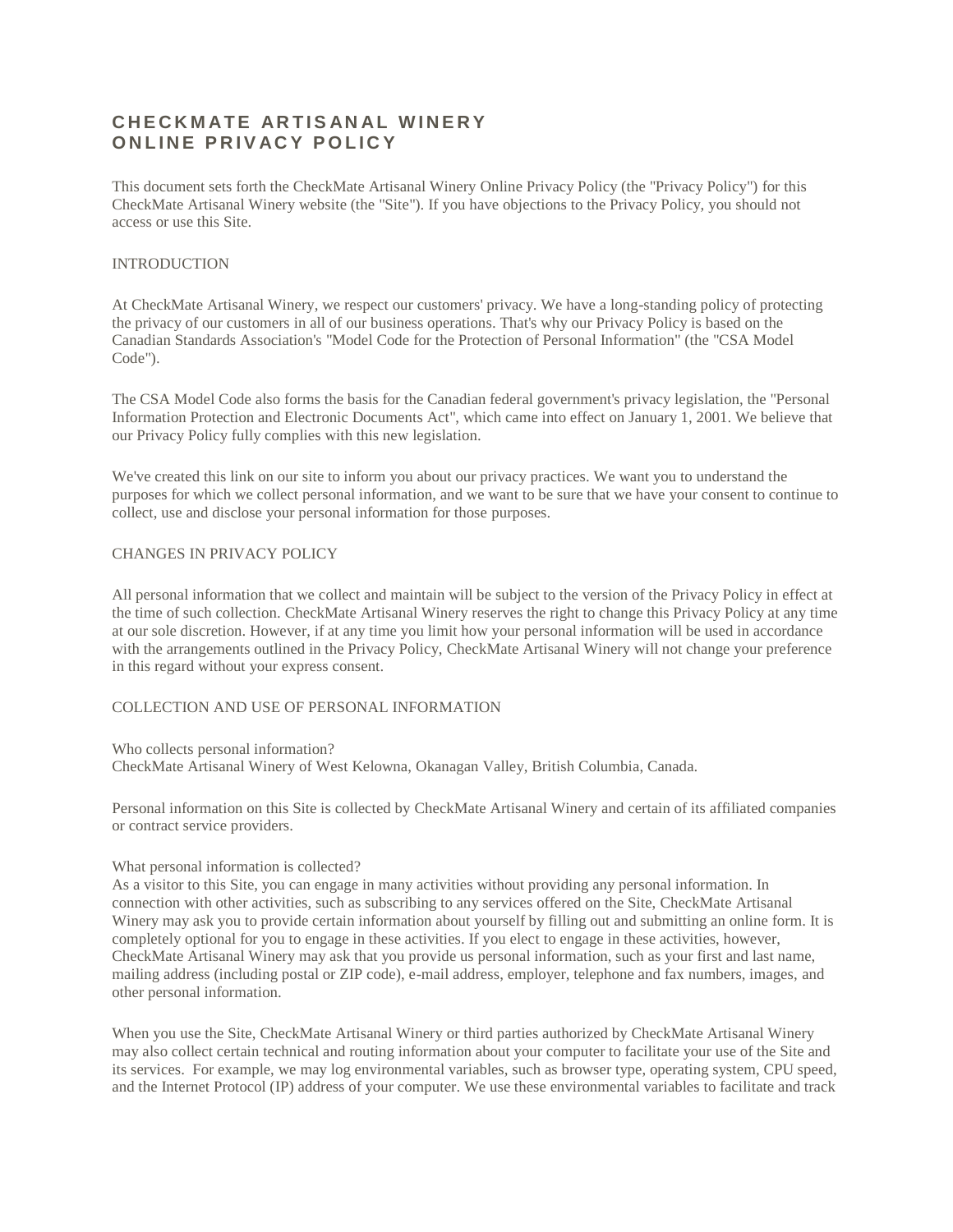your use of the Site and its services. CheckMate Artisanal Winery also uses such environmental variables to measure traffic patterns on the Site.

When you submit personal information to CheckMate Artisanal Winery through this Site, you understand and agree that this information may be transferred across national boundaries and may be stored and processed in any of the countries in which CheckMate Artisanal Winery and its affiliates and subsidiaries maintain offices, including, without limitation, the United States of America, Canada, Ireland and Barbados. You also acknowledge that in certain countries or with respect to certain activities, the collection, transferring, storage, and processing of your information may be undertaken by trusted vendors of CheckMate Artisanal Winery. Such vendors are bound by contract not to use your personal information for their own purposes or provide it to any third parties.

Also, please note that CheckMate Artisanal Winery is not responsible for the content or privacy practices of any third party websites to which this Site may link. You should review the privacy policy of such sites before using the sites.

# Use of cookies

When you visit this Site, you can browse the Site and access important information without revealing your identity. In order to improve our Site, we use "cookies" to track your visit. A cookie is a small amount of data that is transferred to your browser by a Web server and can only be read by the server that gave it to you. It functions as your identification card, and enables CheckMate Artisanal Winery to record your passwords, purchases, and preferences. It cannot be executed as code or deliver viruses.

Most browsers are initially set to accept cookies. You can set your browser to notify you when you receive a cookie, giving you the chance to decide whether to accept it. (For some Web pages that require an authorization, cookies are not optional. Users choosing not to accept cookies will probably not be able to access those pages.)

While CheckMate Artisanal Winery uses cookies to track your visit to this Site, and our Web servers automatically log the IP/Internet address of your computer, CheckMate Artisanal Winery does not use this information to identify you personally.

#### How is your personal information used?

CheckMate Artisanal Winery collects your information in order to record and support your participation in the activities you select. As an example, if you enter a contest, information is collected to qualify the entry and contact you regarding the contest or prize awards. Your personal information may also be used to keep you informed about product upgrades, special offers, and other products and services of CheckMate Artisanal Winery and selected third parties.

CheckMate Artisanal Winery may collect information about the use of the Site, such as the types of services used and how many users we receive daily. This information is collected in aggregate form, without identifying any user individually. We may use this aggregate, non-identifying statistical data for statistical analysis, marketing, or similar promotional purposes.

There are a variety of other circumstances where CheckMate Artisanal Winery may need to disclose some personal information about our customers. Here are some examples:

1. We may disclose a customer's personal information to a person who, in our judgement, is seeking the information as an agent of the customer;

2. We may share a customer's personal information among CheckMate Artisanal Winery business units and affiliates to help us serve our customers better and to provide them with services, particularly where customers are from different jurisdictions or areas;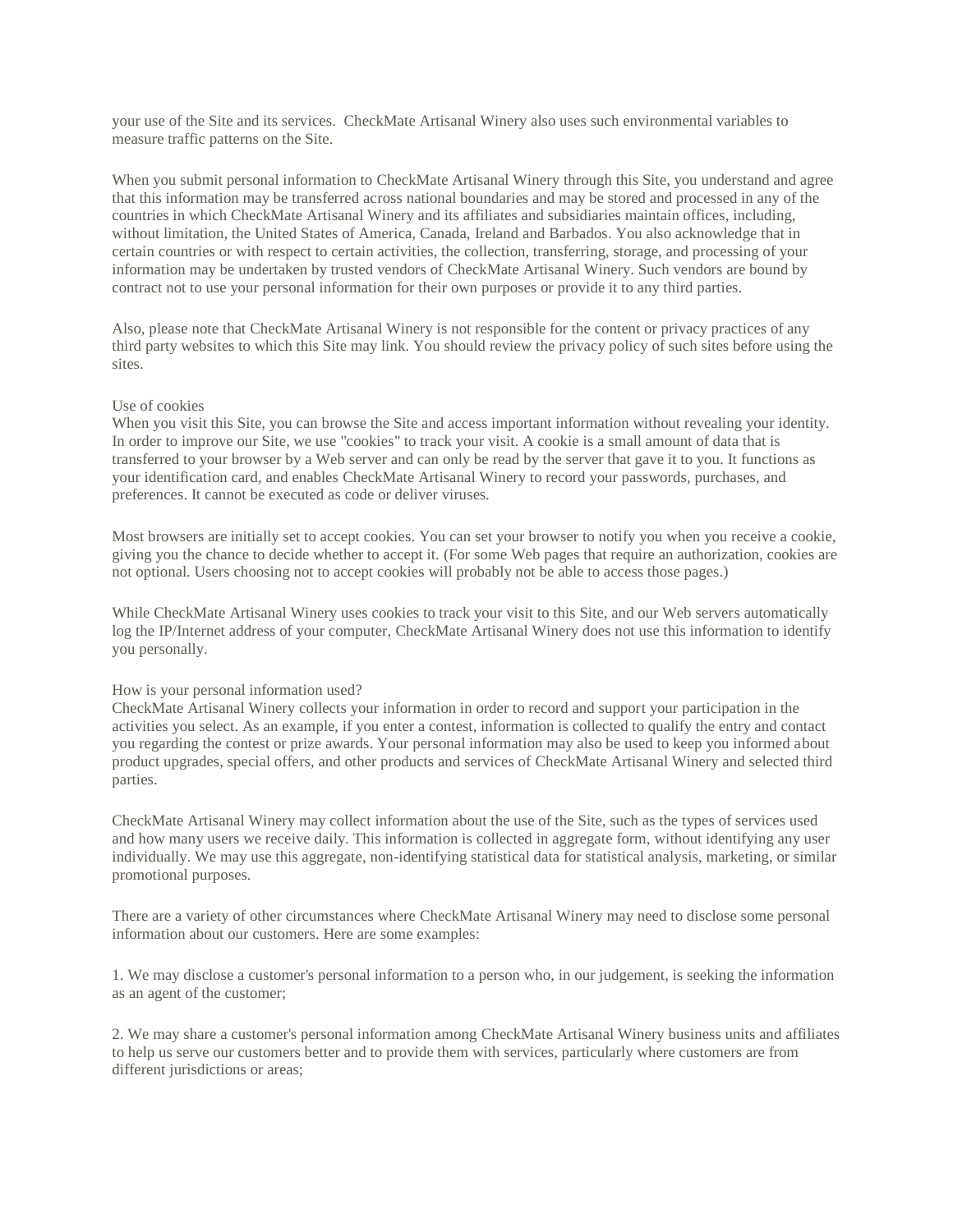3. We may disclose a customer's personal information to a company or individual employed by CheckMate Artisanal Winery to perform functions on its behalf, such as research or data processing, provided that any such disclosure of a customer's personal information outside of CheckMate Artisanal Winery will be made on a confidential basis with the information to be used only for the purpose for which it was disclosed;

4. In conjunction with special offers or programs, we may disclose customers' personal information to our program partners, or to third-party agents responsible for administering such offers or programs. Any such disclosure will be made on a confidential basis with the information to be used only for the purpose for which it was disclosed;

5. CheckMate Artisanal Winery may provide your personal information if necessary, in our judgment, to comply with laws or regulations of a governmental or regulatory body or in response to a subpoena, warrant, or order, or to protect the rights of CheckMate Artisanal Winery or others.

How do we protect your personal information? In order to protect your personal information and your right to privacy, CheckMate Artisanal Winery:

1. will not collect, use or disclose your personal information for any purpose other than those identified above, except with your consent;

2. will strive to protect your personal information with appropriate security safeguards;

3. will strive to protect the confidentiality of your personal information when dealing with other companies;

4. will strive to keep your personal information as accurate and up-to-date as is necessary for the purposes identified above; and

5. will honour any request you may make for access to your personal information.

### What are your choices?

We would like to have your consent to continue to collect, use and disclose your personal information for the purposes identified above. However, you do have choices and can refuse or withdraw your consent as follows:

1. You may have your name removed from our telephone, mail or e-mail marketing lists. We use these lists to inform you of relevant products, services and special offers that may be of benefit to you;

2. You may refuse to provide personal information to us. You may also withdraw your consent at any time, subject to legal or contractual restrictions and reasonable notice;

3. You have the right to access and correct your personal information and privacy preferences at any time by writing CheckMate Artisanal Winery at:

#### info@checkmatewinery.com

Please provide your name, address, and/or e-mail address when you contact us. No specific form is required to notify us of changes to your address or privacy preferences, however we may have to contact you if any of your instructions are unclear.

### Privacy-related complaints

If you believe that we have not complied with this Privacy Policy with respect to your personal information, you may write the CheckMate Artisanal Winery's Privacy Officer at the address indicated above.